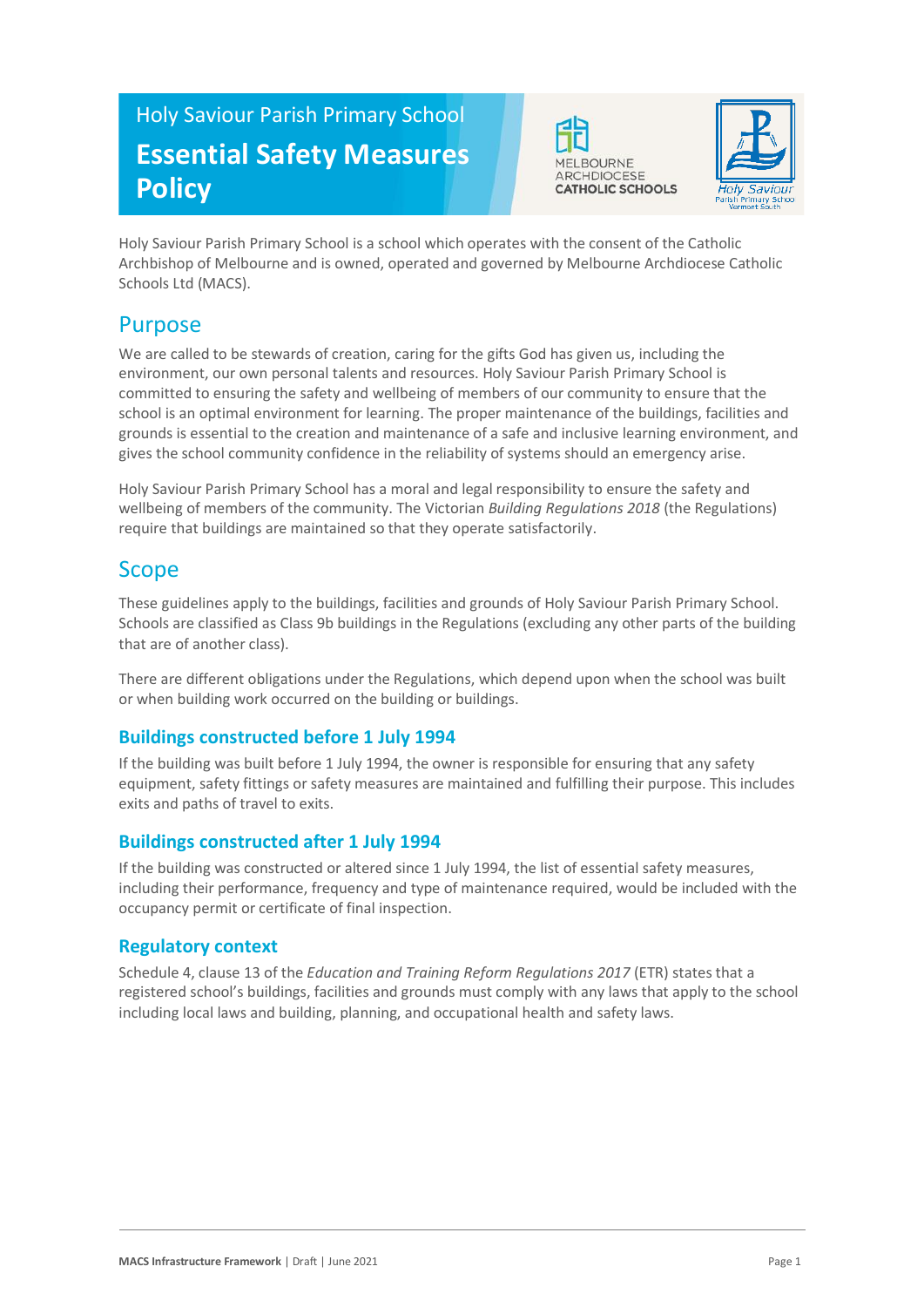# **Definitions**

**Essential safety measure** is defined in Part 15 of the Regulations and includes items listed in Schedule 8 of the Regulations, such as:

- air handling systems (used for smoke hazard management)
- exit doors
- early warning systems
- emergency lifts
- emergency lighting
- emergency power supply
- emergency warning systems
- exit signs
- fire control centres
- fire curtains and doors
- fire extinguishers
- fire detection and alarm systems
- fire hydrants
- fire isolated stairs
- fire rated materials
- fire windows
- mechanical ventilation (incorporating a cooling tower, or hot or warm water system)
- fire isolated passageways and ramps
- paths of travel to exits
- smoke alarms
- smoke control systems
- sprinkler systems.

### **Policy**

- 1.1 As the building owner, MACS requires that the Principal prepares an annual essential safety measures report on the building's essential safety measures. The Principal may authorise an agent, such as a specialist maintenance contractor, to complete the report. The annual essential safety measures report needs to be in accordance with the approved form.
- 1.2 Records of maintenance checks, safety measures and repair work must be retained so they can be inspected by a municipal building surveyor or chief officer of the fire brigade.
- 1.3 These documents must be available on request after 24 hours notice has been given.
- 1.4 If work is planned that will alter existing buildings, the impact on essential safety measures must be considered. Check with a municipal or private building surveyor to ensure that compliance with the Act and Regulations is maintained.
- 1.5 A current copy of the building's occupancy permit will be displayed at Holy Saviour Parish Primary School in a prominent position approved by the building surveyor.